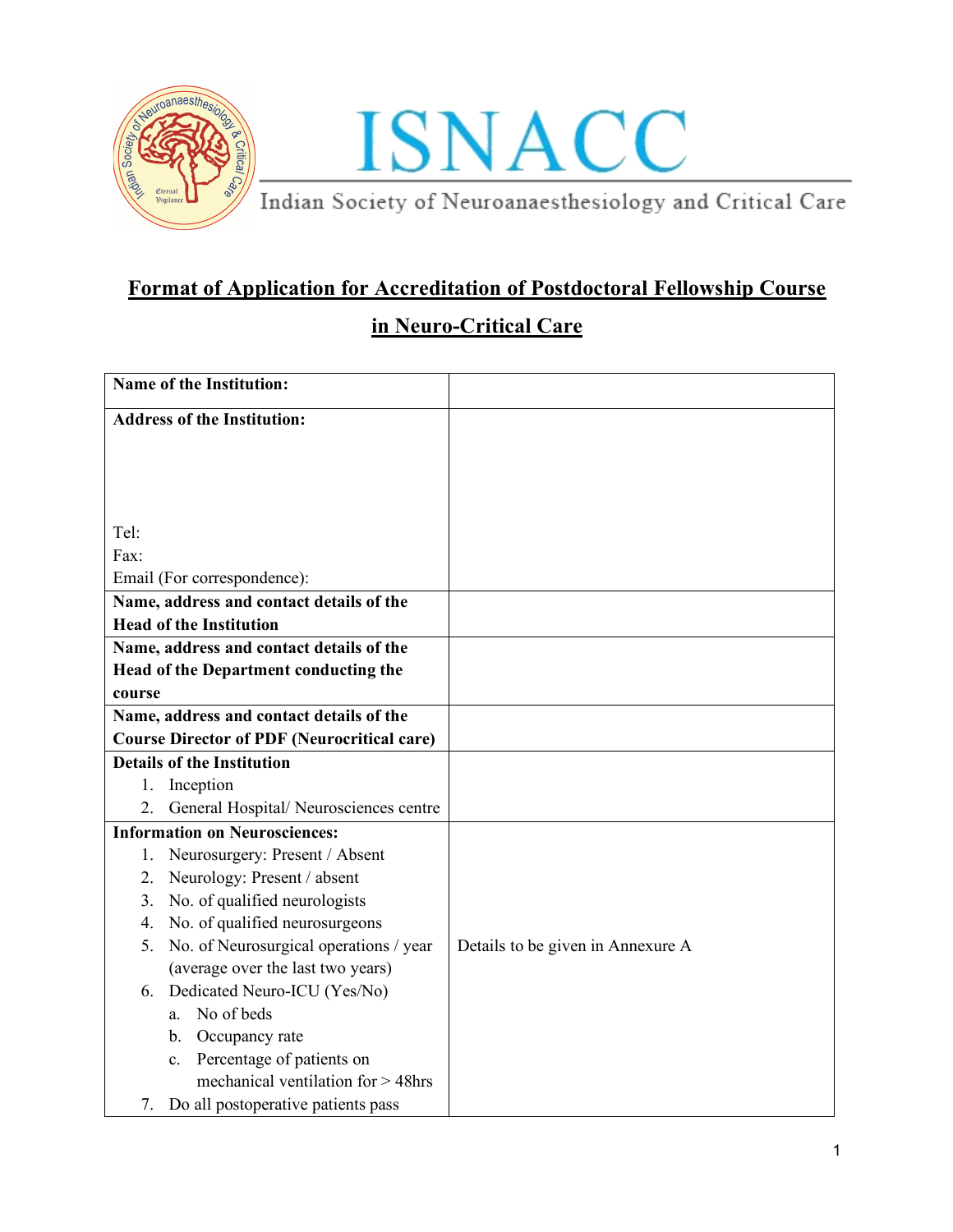

# ISNACC

Indian Society of Neuroanaesthesiology and Critical Care

| through NICU                                  |                                   |
|-----------------------------------------------|-----------------------------------|
| No. of admissions to Neuro-ICU in the<br>8.   | Details to be given in Annexure B |
| last 12 calendar months in the format         |                                   |
| enclosed                                      |                                   |
| Is there a separate neuroradiology<br>9.      |                                   |
| department (Yes/No)                           |                                   |
| 10. Provide information on the number of      | Details to be given in Annexure C |
| neuroradiological investigations              |                                   |
| carried out under anaesthesia in the last     |                                   |
| 12 calendar months                            |                                   |
| 11. Any other information                     |                                   |
| <b>Facilities in NICU</b>                     |                                   |
| ICU ventilators per bed and make<br>1.        |                                   |
| Monitoring facilities<br>2.                   |                                   |
| ECG<br>a)                                     |                                   |
| <b>NIBP</b><br>b)                             |                                   |
| <b>IBP</b><br>$\mathbf{c})$                   |                                   |
| d) Pulse oximetry                             |                                   |
| Capnography<br>e)                             |                                   |
| ICP<br>f)                                     |                                   |
| EEG<br>g)                                     |                                   |
| <b>TCD</b><br>h)                              |                                   |
| Ultrasound<br>$\mathbf{i}$                    |                                   |
| Any other monitoring facility<br>$\mathbf{i}$ |                                   |
| k) Blood gas analyser                         |                                   |
| Infusion pumps (Total no)<br>3.               |                                   |
| Infusion syringes (Total no.)<br>4.           |                                   |
| Bed-side x-ray<br>5.                          |                                   |
| Bronchoscope<br>6.                            |                                   |
| Transport ventilator<br>7.                    |                                   |
| 8.<br>Round-the clock Biochemistry            |                                   |
| Round the clock x Ray service<br>9.           |                                   |
| 10. Microbiology back-up                      |                                   |
| 11. Any other information                     |                                   |
| <b>Staff</b>                                  |                                   |
| No. of dedicated neurointensivists<br>1.      |                                   |
| No. of Professors/Senior<br>2.                |                                   |
| Consultants                                   |                                   |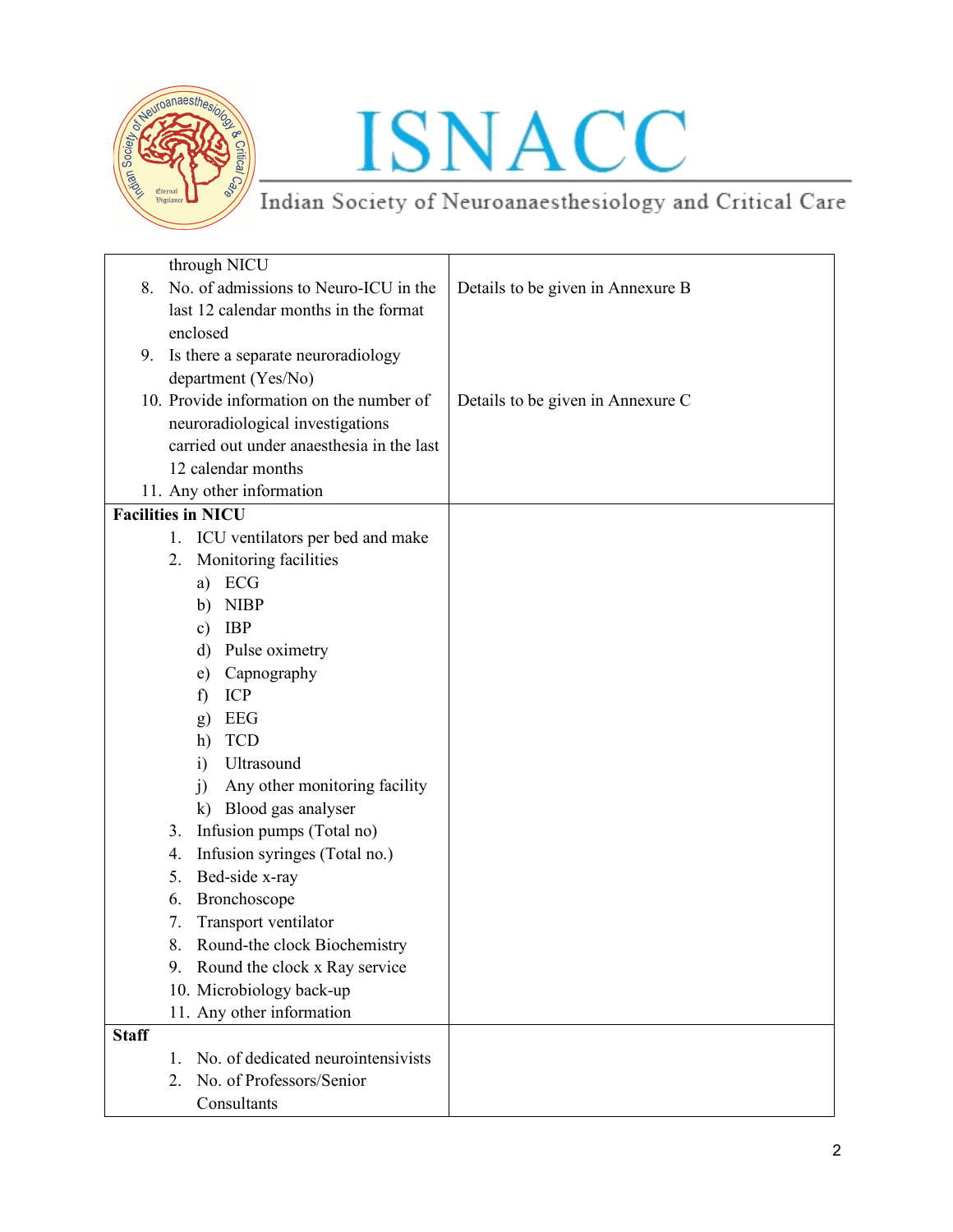

# ISNACC

Indian Society of Neuroanaesthesiology and Critical Care

| 3.                         | No. of Junior faculty (below the              |  |
|----------------------------|-----------------------------------------------|--|
|                            | rank of additional professor) /               |  |
|                            | Junior consultants                            |  |
|                            | 4. Senior Residents                           |  |
| 5.                         | Junior Residents                              |  |
| 6.                         | <b>ICU</b> Technicians                        |  |
| 7.                         | <b>Respiratory Therapist</b>                  |  |
| 8.                         | Consultant coverage for ICU in the            |  |
|                            | night (Yes/No)                                |  |
| 9.                         | Any other information                         |  |
|                            |                                               |  |
|                            | <b>Proposed Teaching programs</b>             |  |
|                            | 1. No. of seminars / week                     |  |
|                            | 2. No. of journal clubs / week                |  |
| 3.                         | No. of case presentations / week              |  |
|                            | (A minimum of three hours of class-room       |  |
|                            | teaching is mandatory per week in addition to |  |
| bed-side discussions)      |                                               |  |
| Library                    |                                               |  |
|                            | 1. No. of books in anaesthesia/               |  |
|                            | Critical care $(< 10$ -year-old               |  |
|                            | editions)                                     |  |
|                            | 2. No. of journals in                         |  |
|                            | anaesthesia/Critical care                     |  |
|                            | 3. No. of journals pertaining to              |  |
|                            | Neuroanaesthesia/ Neuro Critical              |  |
|                            | care                                          |  |
|                            | 4. Internet access for the faculty /          |  |
|                            | students (Yes/No)                             |  |
| 5.                         | Information on relevant on-line               |  |
|                            | material subscribed for by the                |  |
|                            | institution.                                  |  |
| <b>Class-room facility</b> |                                               |  |
| 1.                         | Computer                                      |  |
| 2.                         | LCD projector / OHP                           |  |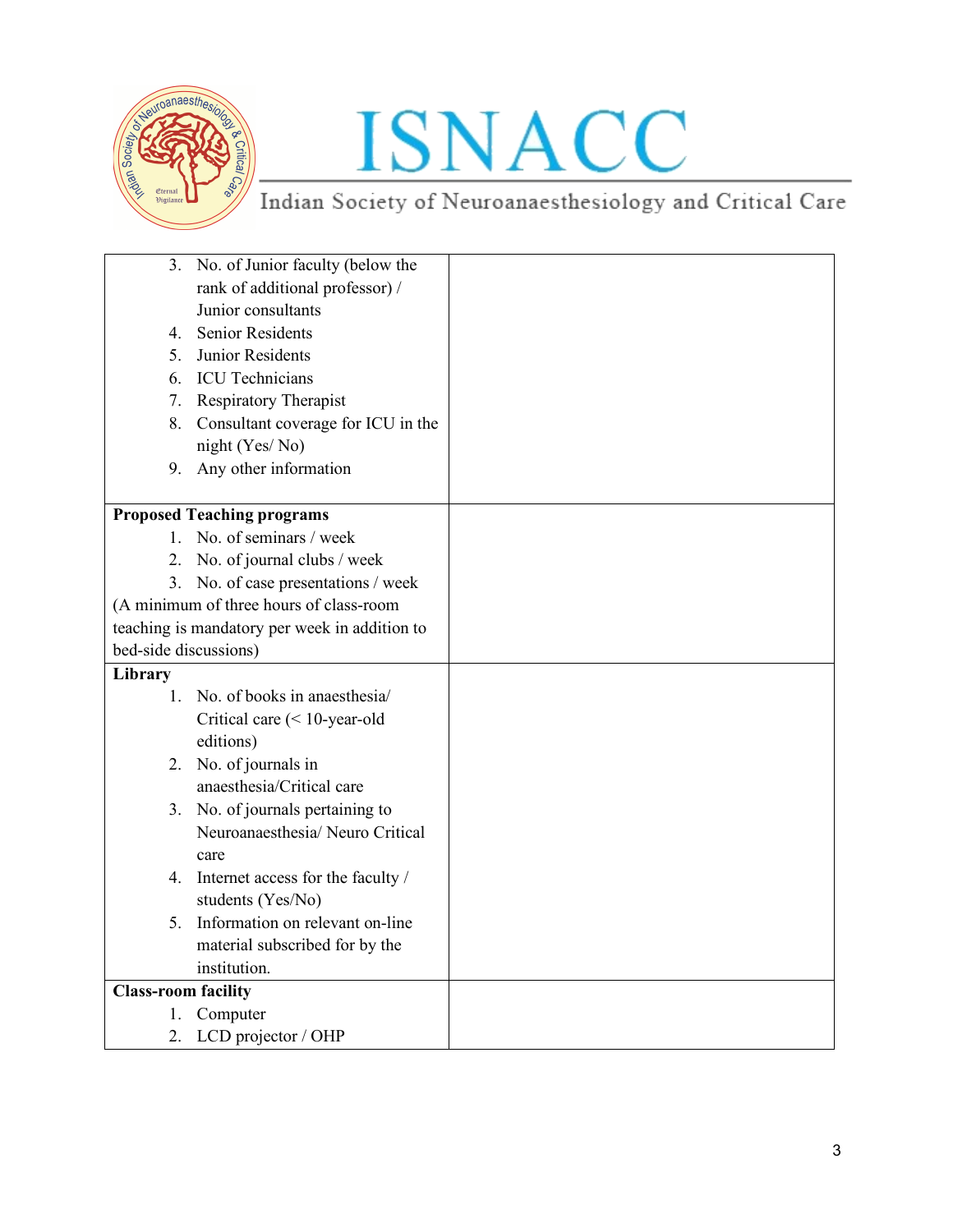



**Signature & Seal of the Course Director of the PDF**

**Signature & Seal of the HOD** 

**Signature and Seal of the Head of the Institution**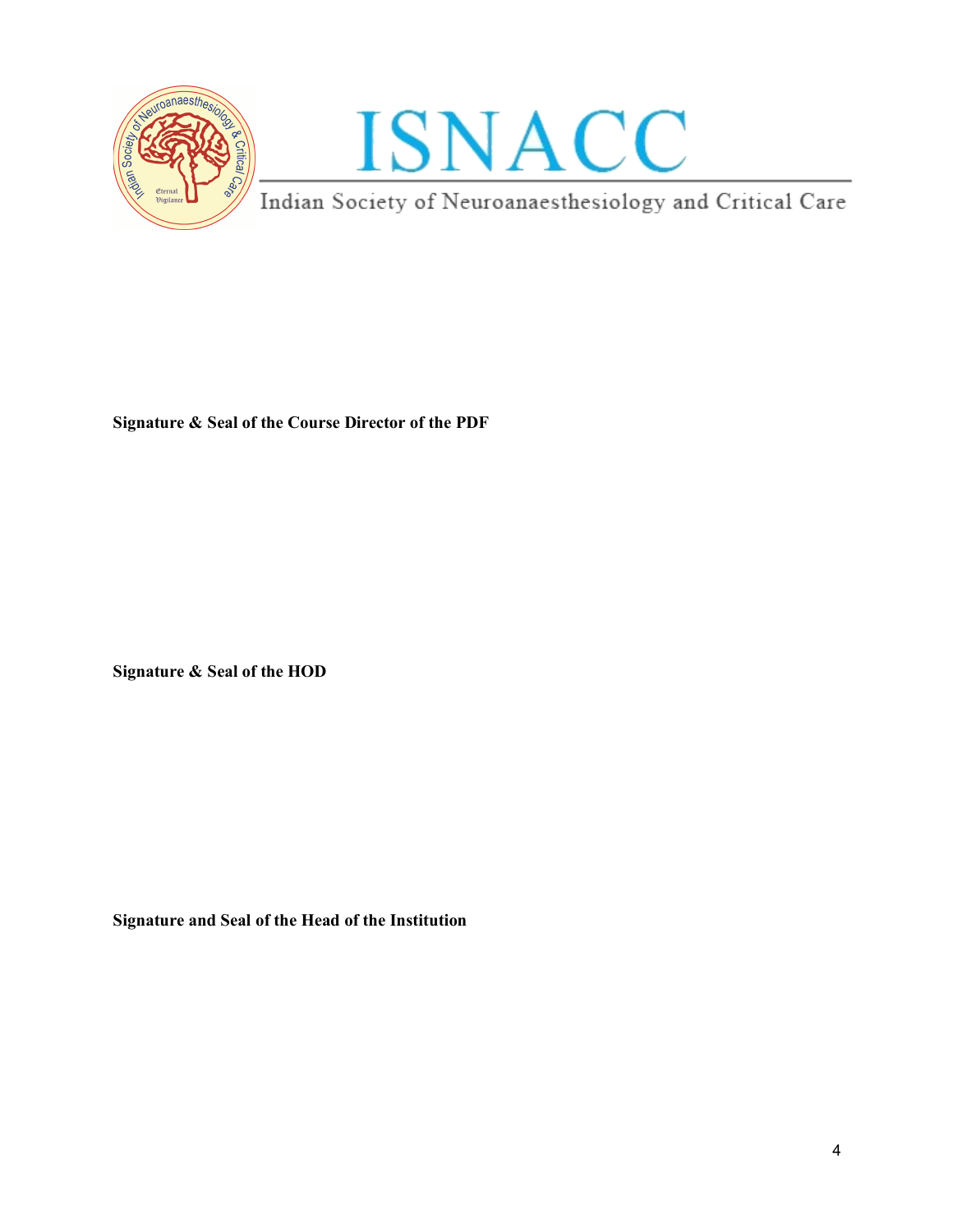



## **Annexure A**

#### **DETAILS OF SURGICAL OPERATIONS OVER ONE YEAR**

| Type of operation                            | Total no. of cases (in 12 months) |
|----------------------------------------------|-----------------------------------|
| Elective                                     |                                   |
| Supratentorial tumours                       |                                   |
| Infratentorial tumours                       |                                   |
| Cerebral aneurysms                           |                                   |
| Other vascular lesions                       |                                   |
| Pituitary                                    |                                   |
| <b>Cervical Spinal lesions</b>               |                                   |
| Other Spinal lesions                         |                                   |
| Shunts                                       |                                   |
| Neuro-endoscopy                              |                                   |
| Surgery on bony lesions / skull base lesions |                                   |
| Peripheral nerve surgery                     |                                   |
| Any other surgery                            |                                   |
|                                              |                                   |
|                                              |                                   |
|                                              |                                   |
|                                              |                                   |
|                                              |                                   |
| Emergency                                    |                                   |
| Head injury                                  |                                   |
| Other emergency (List below)                 |                                   |
|                                              |                                   |
|                                              |                                   |
|                                              |                                   |
|                                              |                                   |
|                                              |                                   |
|                                              |                                   |
|                                              |                                   |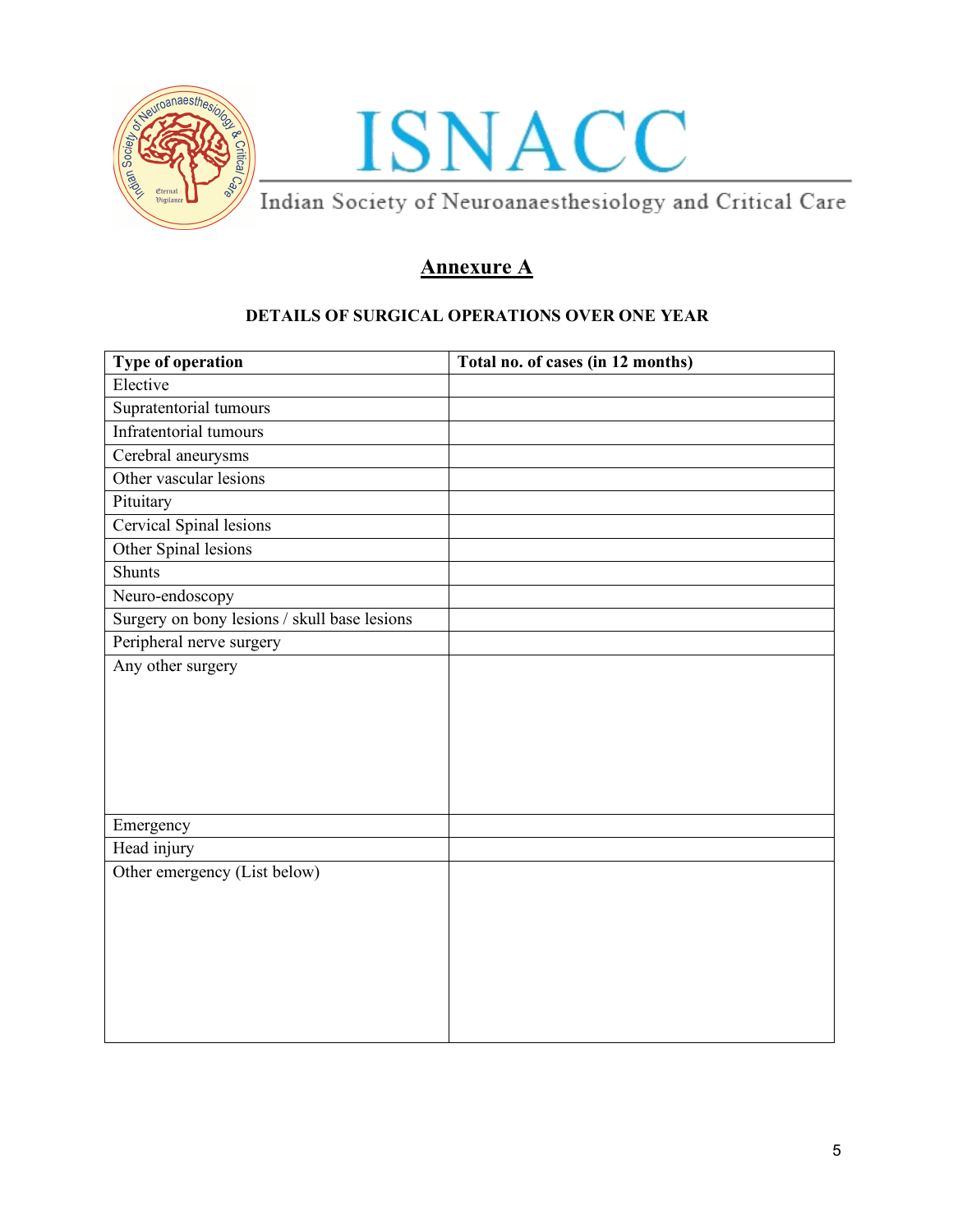



## **Annexure B**

### **DETAILS OF NEURO-ICU PATIENTS OVER ONE YEAR**

| <b>Diagnosis</b>                              | Total no. of cases (in 12 months) |
|-----------------------------------------------|-----------------------------------|
| Postoperative observation only (no invasive   |                                   |
| interventions)                                |                                   |
| Neuro-medical patients (for observation only) |                                   |
| Patients requiring ICU interventions          |                                   |
| Patients requiring invasive monitoring (IBP,  |                                   |
| ICP etc.)                                     |                                   |
| No. of patients requiring mechanical          |                                   |
| ventilation                                   |                                   |
| Diagnostic categories                         |                                   |
|                                               |                                   |
| $\overline{2}$                                |                                   |
| 3                                             |                                   |
| $\overline{4}$                                |                                   |
| 5                                             |                                   |
| 6                                             |                                   |
| 7                                             |                                   |
| 8                                             |                                   |
| 9                                             |                                   |
| 10                                            |                                   |
|                                               |                                   |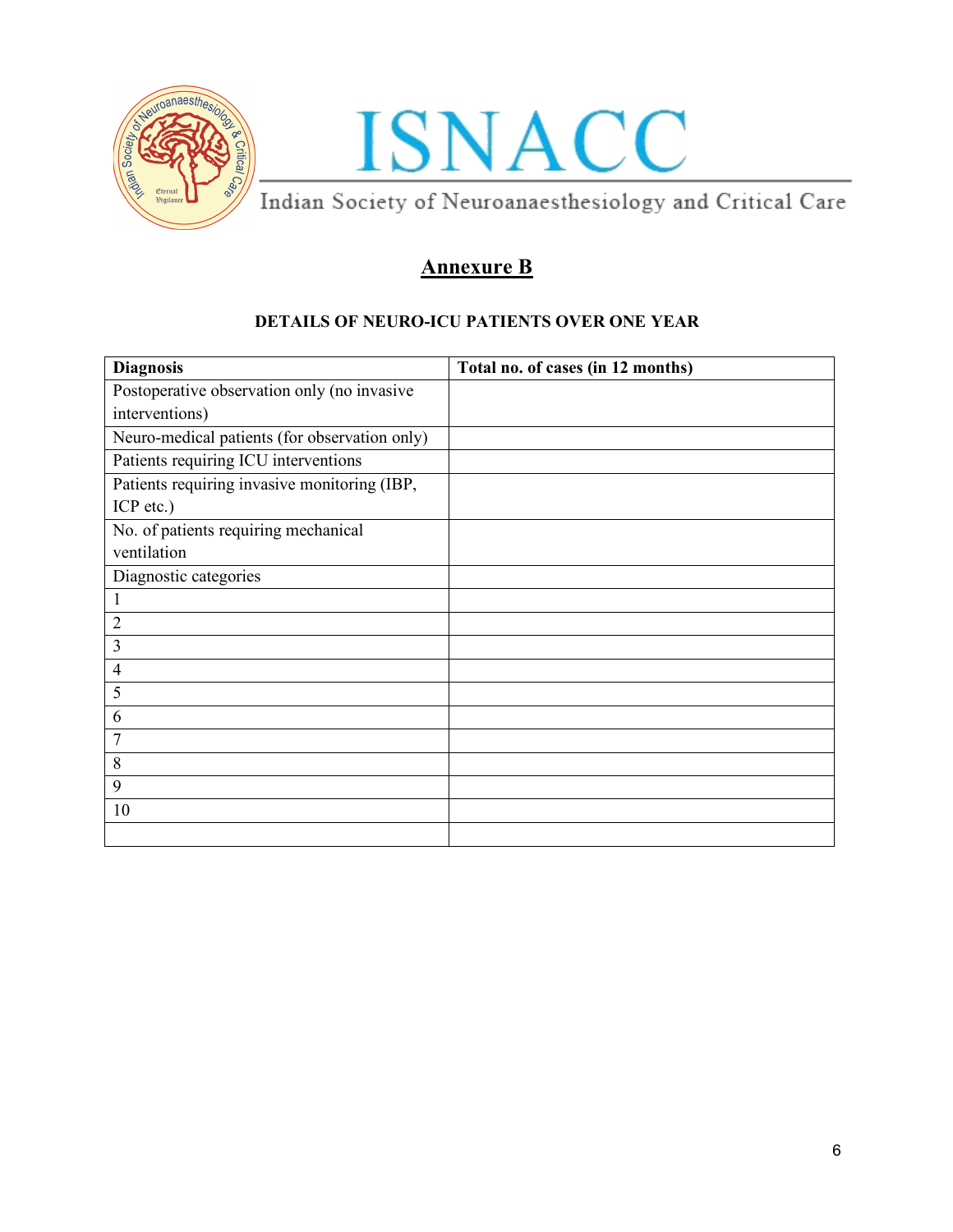



## **Annexure C**

### **DETAILS OF ANAESTHESIA FOR NEURORADIOLOGY OVER ONE YEAR**

| <b>Diagnosis / Procedure</b> | No. of cases | No Anaesthesia Services/ MAC/GA |
|------------------------------|--------------|---------------------------------|
|                              |              |                                 |
|                              |              |                                 |
|                              |              |                                 |
|                              |              |                                 |
|                              |              |                                 |
|                              |              |                                 |
|                              |              |                                 |
|                              |              |                                 |
|                              |              |                                 |